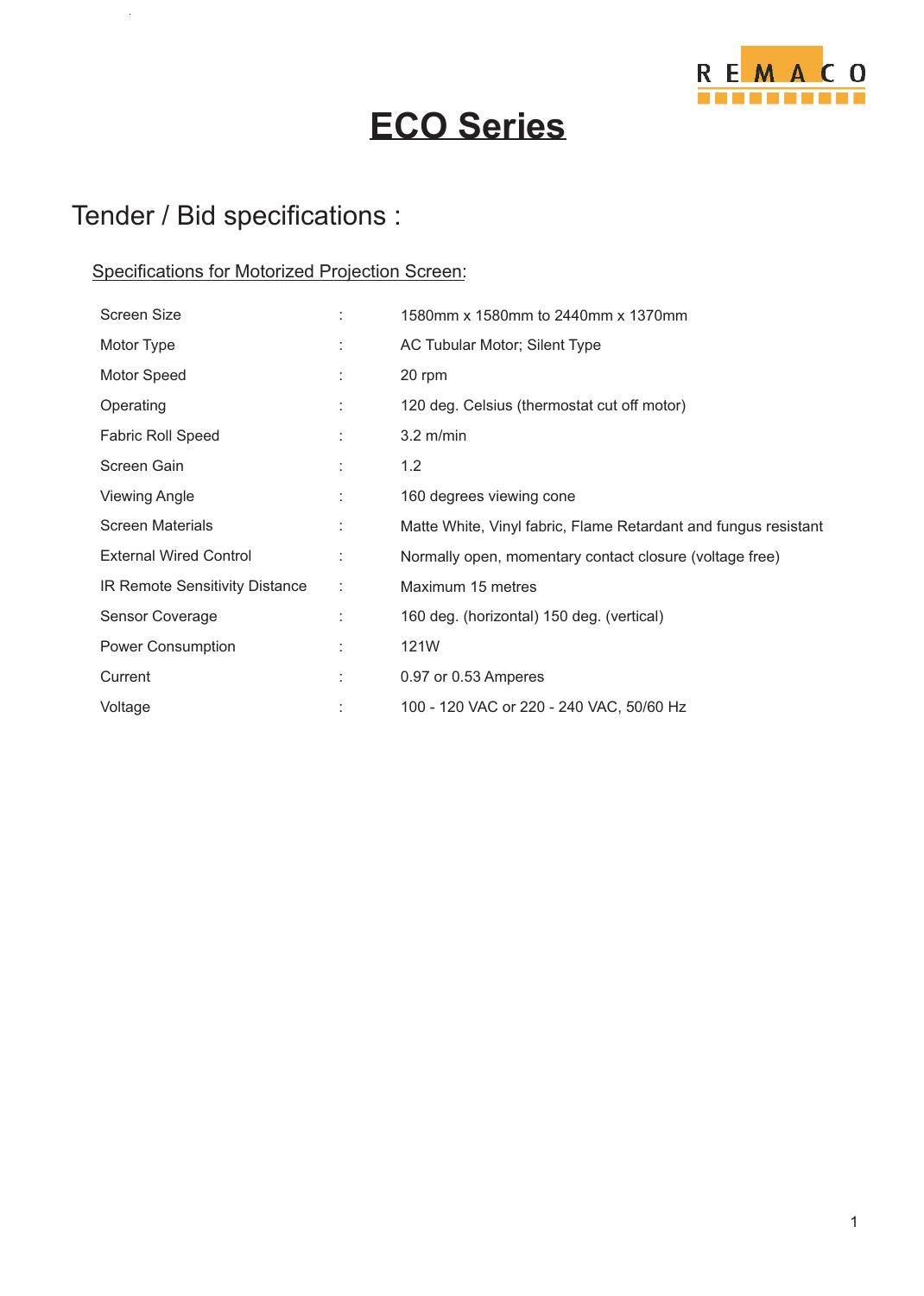

# Dimension of ECO Series Screen

#### Casing Sectional View

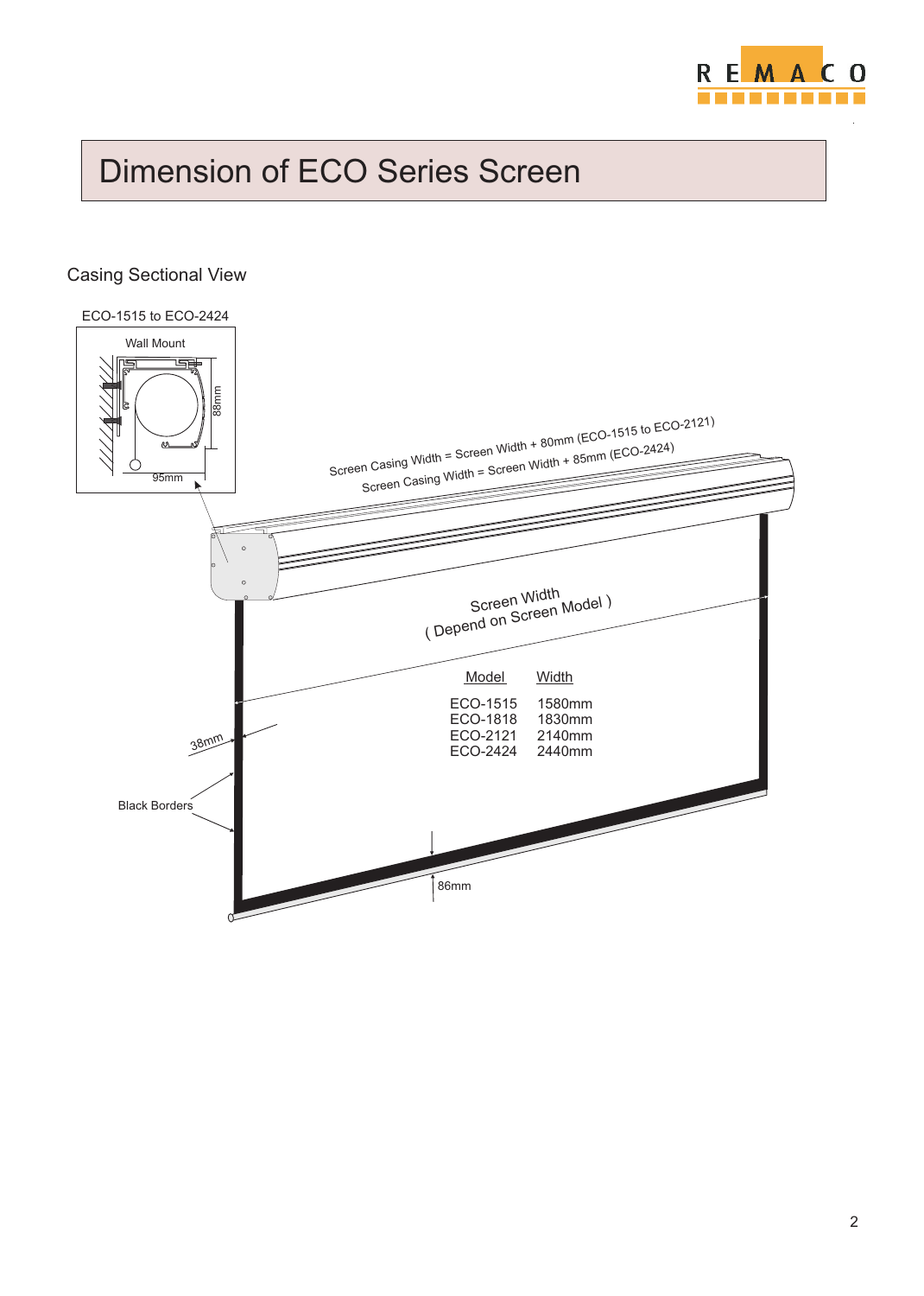

# Pelmet Mounting: Recommended Pelmet Size

#### ECO Series (Standard Size)



Pelmet depth and height (Minimum)

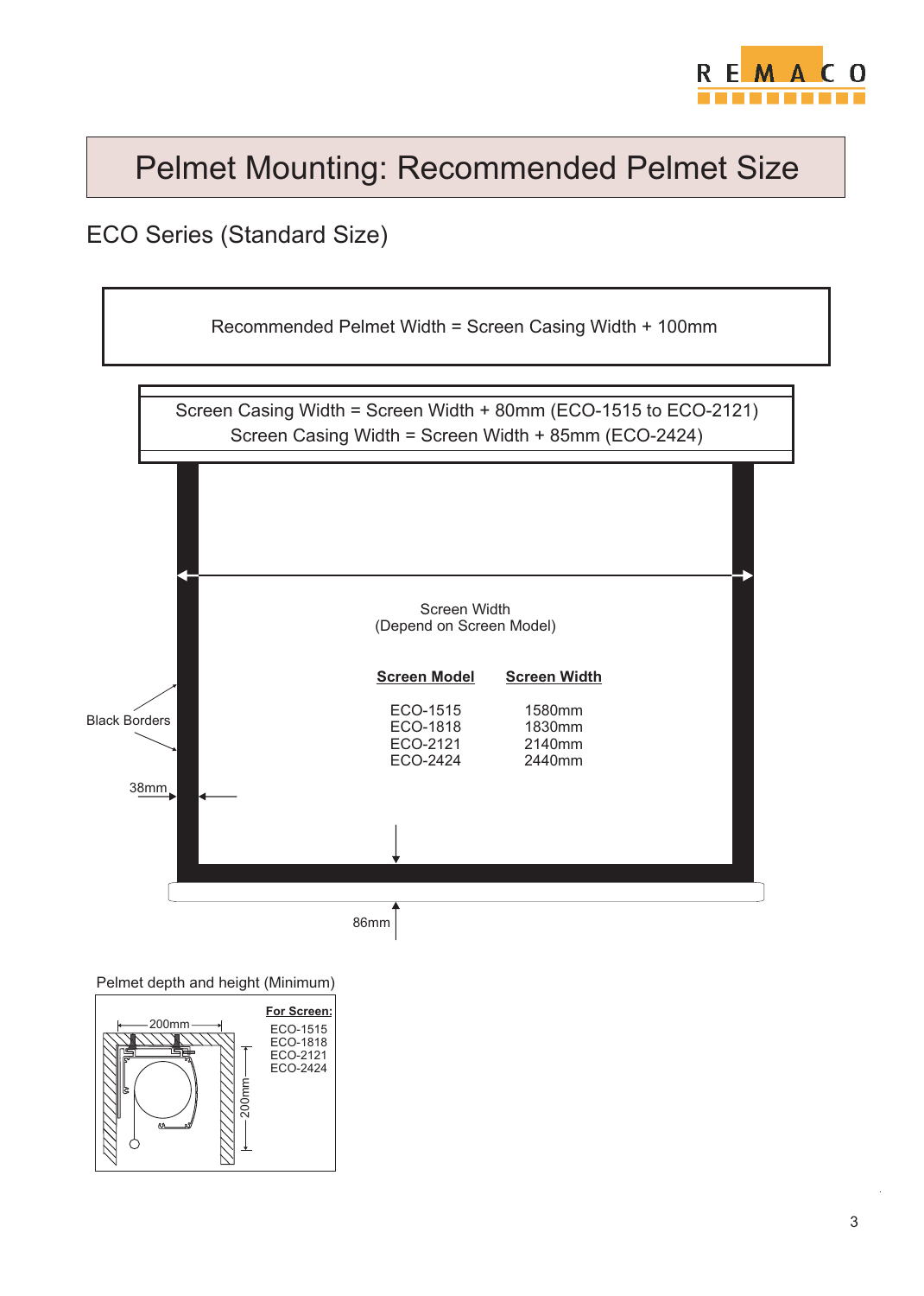

## Pelmet Mounting: Recommended Pelmet Size

### ECO Series (HDTV Format)



Pelmet depth and height (Minimum)